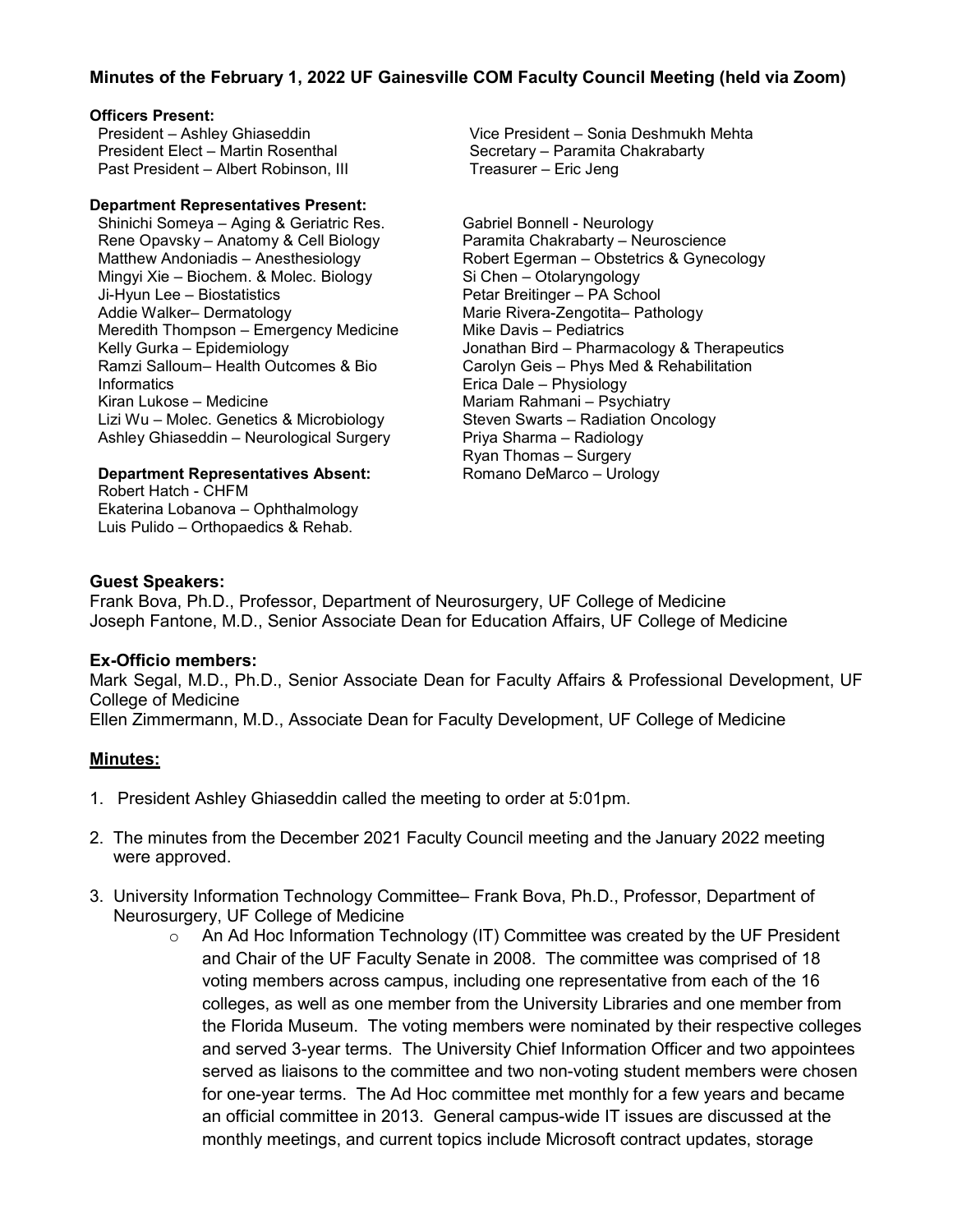retention issues, student success and analytics initiatives, and use of Canvas programs. Dr. Bova is the COM representative on this committee.

- $\circ$  Dr. Bova stated that an area the COM needs to focus on right now is IT security in research and clinical work. UF has several layers of IT security, which often creates hurdles for faculty who are beginning a new project. Understandably, IT views their mission as being responsible for protecting the university. However, it is not always clear to faculty that IT has ownership of the problem and is trying to come up with solutions while also protecting the university's interests.
- $\circ$  To address these issues, Dr. Bova suggested changing to a system of joint ownership of projects by faculty and IT support staff. He also suggested instituting a formal review of requests and solutions, with IT liaisons being appointed to guide faculty through the process, similar to what the IRB does to help faculty navigate through the IRB process. Dr. Bova plans to bring this up to the Senate IT Committee after getting feedback from the Faculty Council at today's meeting.
- 4. Quarterly Update UF COM Medical Education Program Joseph Fantone, M.D., Senior Associate Dean for Educational Affairs, UF College of Medicine
	- $\circ$  Dr. Fantone discussed the medical student Match results that have come in so far. The Military Match occurred in the Fall of 2021 and all 8 students on military scholarships successfully matched in programs across the country. There were 3 Army students, 4 Air Force students, and 1 Navy student. The results from the Urology Match were announced today and all 5 students matched in programs across the country. Urology is a very competitive specialty nationally in terms of the Match process, so this is a real credit to Dr. Li-Ming Su in the department and Dr. Shelley Collins in Student Affairs. The results of the Ophthalmology Match should be released within the next two weeks, and the main Match will be held on March 18, 2022.
	- o Dr. Shelley Collins, Associate Dean for Student Affairs, is reassessing Career Advising for students, which Residency Program Directors have overseen in the past. As responsibilities have increased for the Program Directors, they feel as though they don't have the same amount of time to advise medical students as they may have 5 years ago. Residency programs have held interviews remotely over the last two years due to the pandemic, which has created anxiety among students. Travel costs for students have decreased, allowing them to apply to more programs across the country (40% more applications compared to a typical year). Subsequently, more top students are applying to more programs, causing the middle cohort of students to question how competitive they are in programs across the country. To address this, Dr. Collins has asked departments to identify specialty advisors for medical students who would communicate with Program Directors, but would have primary responsibility for advising students going into their specialties. The advisors would be the primary contact for senior students through the Match process and would be expected to remain knowledgeable about national trends. Dr. Shireen Madani-Sims, Assistant Dean for Student Affairs, is also involved in this program. Additional information is forthcoming.
	- $\circ$  The LCME process is well underway. Most of the work groups have met and are developing their responses to the questions and gathering the necessary data for the report and the database that serves as a basis for the report. The first draft of the Self-Study report will be reviewed to assure the data is consistent across all groups and the data will be updated as more information is gathered at the close of this fiscal year in June. The Medical Student Committee has developed their survey that will go out to all four classes of medical students within the next two weeks. Their responses will be the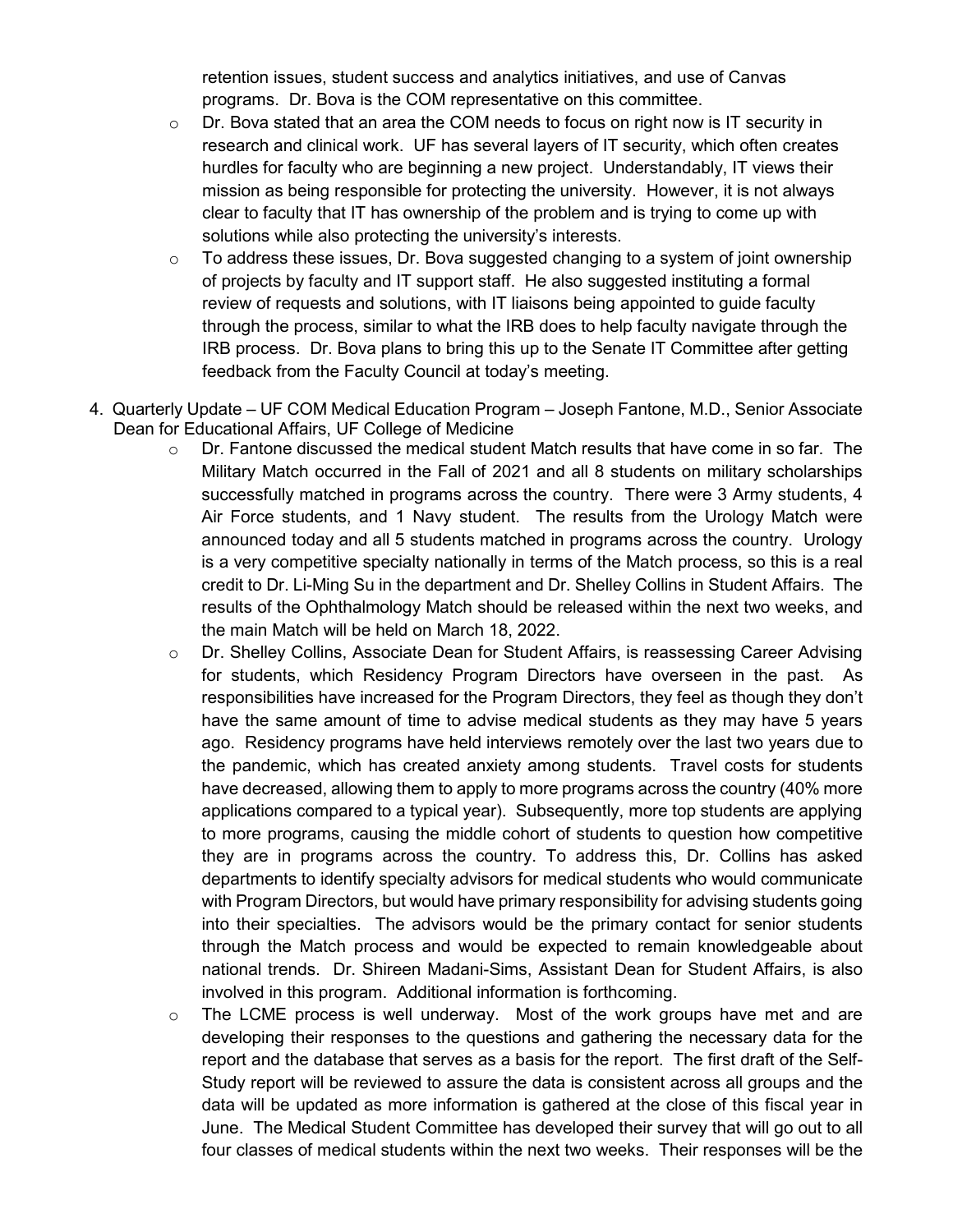basis of their report and will play a critical role in the LCME review process. The Mock Site Visit will be held in early September of 2022 and the self-study report will be provided to the LCME Secretariat on October 31, 2022. The LCME Site Visit will occur on January 23-25, 2023.

- $\circ$  Dr. Fantone discussed climate in medical education related to data obtained from the recent annual AAMC Graduation Questionnaire. Dr. Ellen Zimmermann, Associate Dean for Faculty Development, has also discussed this topic with the departmental faculty development representatives and encouraged them to present this at their departmental and divisional meetings. The pertinent questions below were discussed during today's meeting:
	- What can our faculty do to promote a culture of community, collegiality and respect?
	- Are our faculty being respectful of other specialties or health professions?
	- Are our faculty mindful of avoiding the feeling of public humiliation?
	- How do our faculty respond when observing racially, ethnically or gender-based offensive names/remarks made by their colleagues?

# 5. Committee Reports:

- President's Report & Executive Committee Report (January 2022) Ashley Ghiaseddin, M.D.
	- $\circ$  Information about UF's HiPerGator AI was provided at the Executive Committee meeting. Further details can be found online at: https://www.rc.ufl.edu/about/ai/.
	- o Dr. Ghiaseddin provided Compensation Plan updates. Dr. Sonal Tuli and Dr. Jen Bizon are the Phase 2 Compensation Plan Committee Chairs and are in the process of finalizing the new Compensation Plan Committee. To date, 18 of the 23 Clinical Department plans have been submitted. A list of Frequently Asked Questions is being developed and grading rubric and peer review teams are being created. The current plan is to be done by June of 2022, and would start in the next fiscal year as a shadow year implementation. The new plan would then be implemented in July of 2023.
	- $\circ$  Representatives from UF Health Compliance Services attended the Executive Committee to discuss the Information Blocking rules in Epic. They want to remind our physicians that effective last year, chart notes are to be shared with patients with only very limited exceptions
	- o Due to the recent surge in the ongoing COVID-19 pandemic, COM Research Day has been rescheduled to Wednesday, April 6, 2022 from 4:00pm – 8:30pm. Additional details can be found online at: [https://researchaffairs.med.ufl.edu/news-events/2022](https://researchaffairs.med.ufl.edu/news-events/2022-com-research-day/) [com-research-day/.](https://researchaffairs.med.ufl.edu/news-events/2022-com-research-day/)
	- o Interviews with candidates for the Chair of Emergency Medicine are complete. Interviews with candidates for the Chair of Molecular Genetics & Microbiology are complete. Interviews with candidates for the Chair of Pediatrics are ongoing.
- Curriculum Committee Report (January 2022) Meredith Thompson, M.D.
	- o Minor revisions were made to the student's technical standards policy for attendance.
	- o There was a vote on modifications to the required list of clinical experiences for graduation, as the list was outdated.
	- $\circ$  A Rheumatology elective was approved for fourth year students in Jacksonville.
	- $\circ$  There was discussion about a recent article in JAMA on self-directed pre-clerkship curriculum.
- Compensation Committee Report Ashley Ghiaseddin, M.D.
	- o Dr. Mariam Rahmani will now serve as the COM Faculty Council liaison to this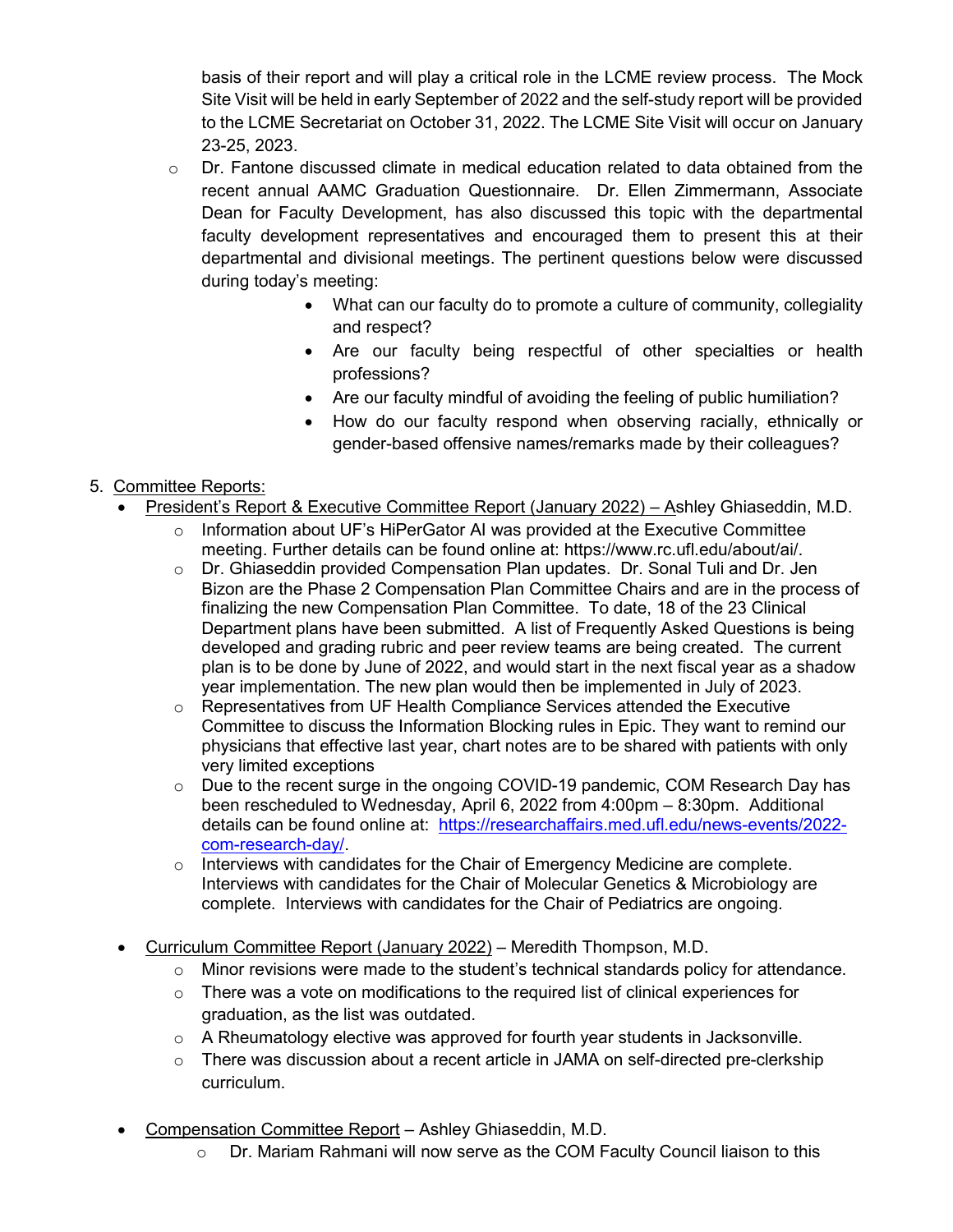committee and will provide monthly reports moving forward.

- Research Task Force– Ekaterina Lobanova, Ph.D
	- Minutes from the Research Task Force meetings will now be placed on the Faculty Council website: [https://facultycouncil.med.ufl.edu/meeting-information/research](https://facultycouncil.med.ufl.edu/meeting-information/research-task-force-minutes/)[task-force-minutes/.](https://facultycouncil.med.ufl.edu/meeting-information/research-task-force-minutes/)
	- $\circ$  The committee is working on logistics and preparing a detailed outline for the Science Stroll initiative.
- AAMC CFAS Marie Rivera-Zengotita, M.D.
	- o The 2021 AAMC Learn, Serve, Lead annual meeting was held virtually on November 8-10, 2021. Speakers for the plenary sessions included Dr. Jennifer Doudna, the co-inventor of CRISPR, who discussed mission-driven genetics and genomics and perseverance, and Dr. Brene Brown, author of Dare to Lead, who emphasized the concept of servant leadership and academic medicine striving to dismantle racism and advance health equity. There was also a panel session entitled "Meeting of the Minds" that discussed the topics of racism and diversity.
	- $\circ$  The main topic of discussion during the CFAS sessions was physician burnout. It was noted that currently 50% of the CFAS representatives are women, so they are increasing diversity in that sense. A major achievement of CFAS over the past year was to have obtained a seat on the AAMC Board of Directors for a junior faculty member. Dr. Catherine Coe from the University of North Carolina was selected for this amongst the 62 nominations that were submitted.
- Faculty Senate Ashley Ghiaseddin, M.D.
	- o No updates to report.
- Wellness Task Force (January 2022 meeting)– Priya Sharma, M.D.
	- $\circ$  The committee is working to establish a number of additional clinical and research faculty awards to support faculty wellness. They are currently determining the criteria to set and are deciding whether the awards will be at the college level or the departmental level.
- 6. Old Business:
	- A call for nominations for the 2022 Lifetime Achievement Awards was sent out in January and Dr. Jeng reported that he has received 8 nomination packets so far. The deadline for submitting applications is February 11. The nomination packets will be reviewed during the March Faculty Council meeting and the committee will vote to determine the award recipient(s).
	- Dr. Ghiaseddin will email the Faculty Council a draft of the proposed 360 Quadrant Evaluations (for Department Chairs, Division Chiefs, Senior Associate Deans and the Dean) prior to the March meeting. The goal is to vote on the survey at the March meeting, then distribute the Chair Evaluations in May of 2022.
- 7. New Business:
	- There was discussion about when the Faculty Council prefers to have Tammy Williams, COO, and Scott Sumner, CFO, attend an upcoming meeting to discuss the Compensation Plan.
	- The call for nominations for COM representatives on the UF Faculty Senate will be sent out